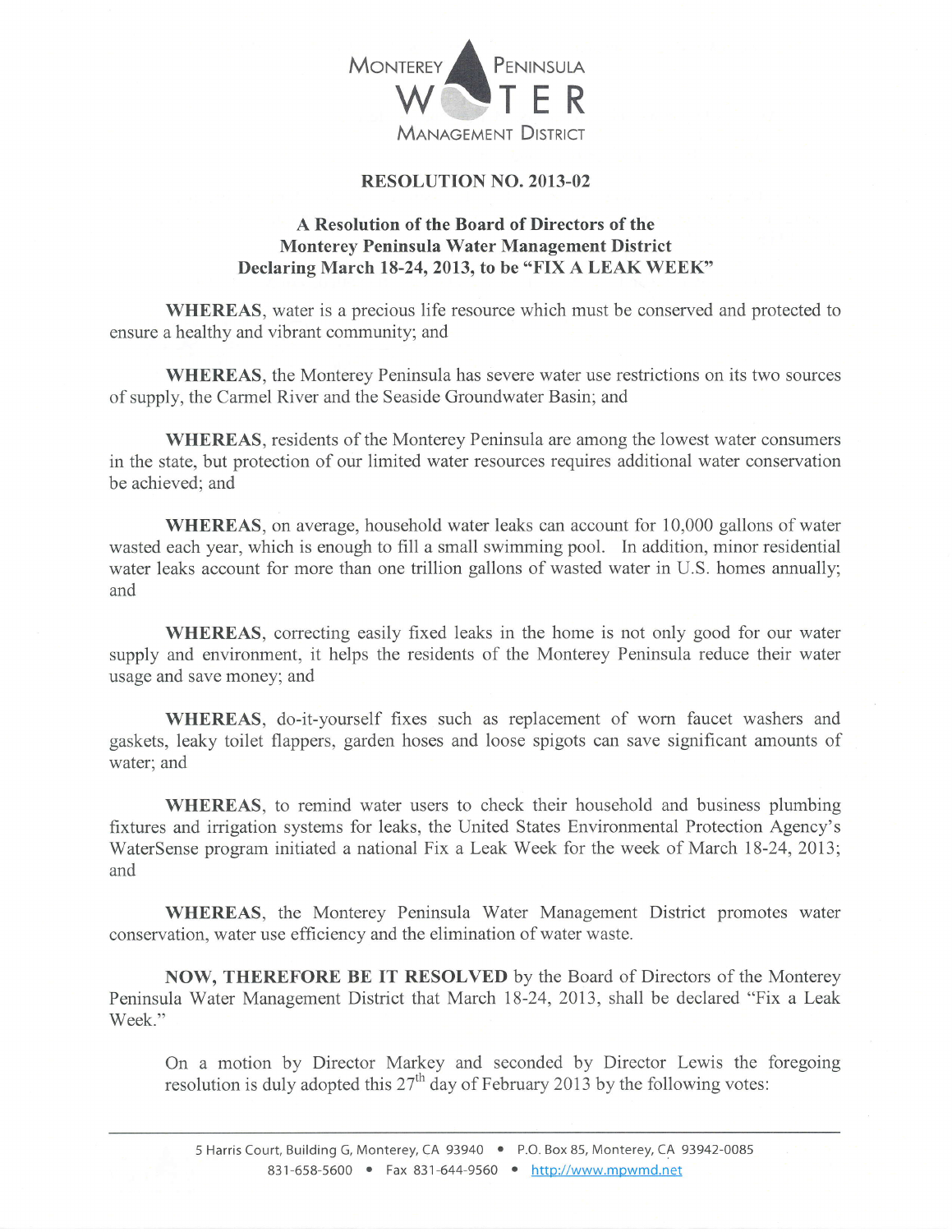Final MPWMD Resolution No. 2013-02 - Declaring Fix A Leak Week - Page 2 of 2

Ayes: Directors Lehman, Lewis, Markey and Pendergrass<br>Navs: None Nays: Absent: Directors Brower, Byrne and Potter

I, David J. Stoldt, Secretary to the Board of Directors of the Monterey Peninsula Water Management District, hereby certify that the foregoing is a resolution duly adopted on the 27<sup>th</sup> day of February 2013.

Witness my hand and seal of the Board of Directors this 6th day of March 2013.

David J. Stoldt, Secretary to the Board

U:\staff\Resolutions\2013\2013 02\FINAL 2013 02.docx